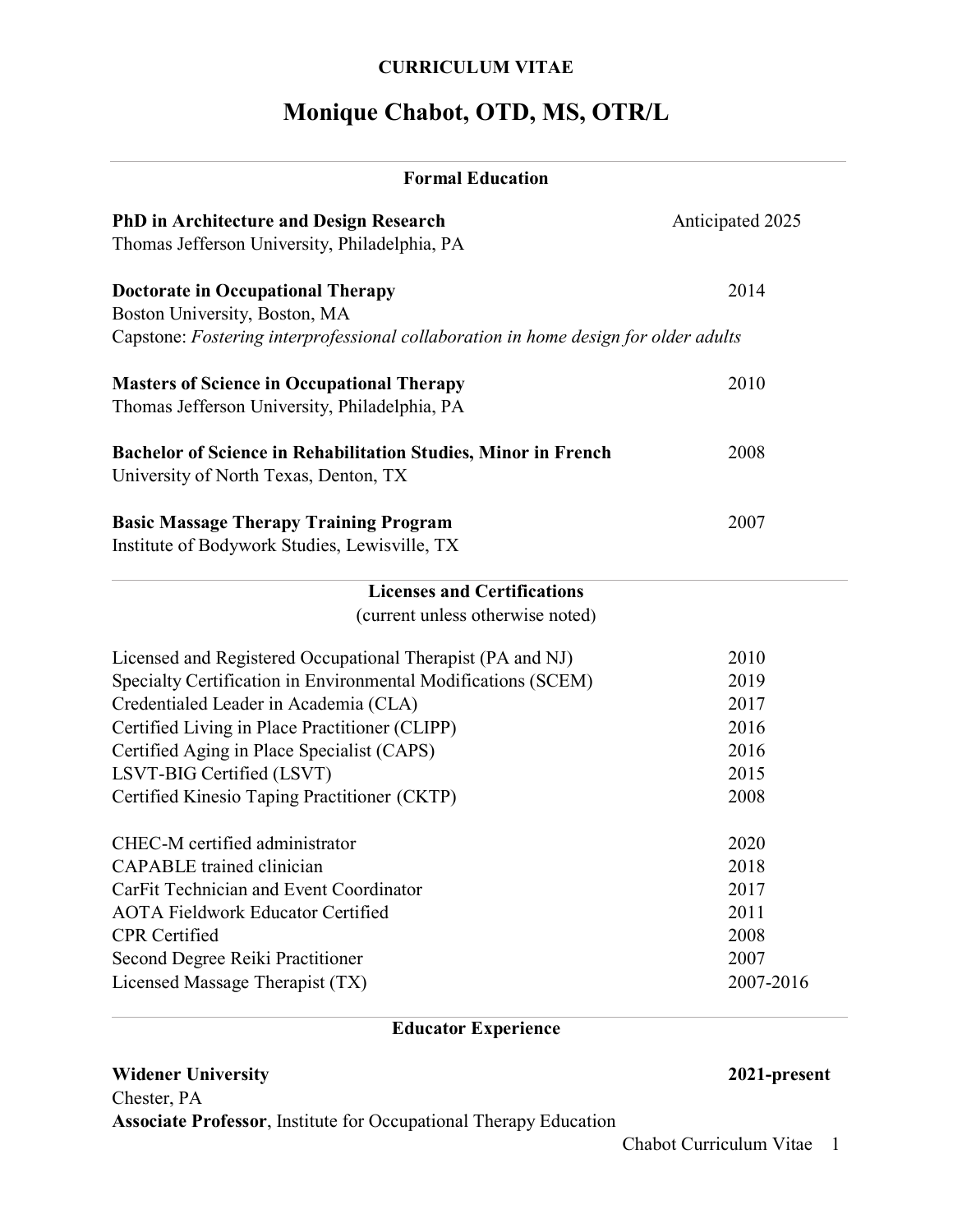**Thomas Jefferson University- East Falls 2014-2021** Philadelphia, PA Department of Occupational Therapy

**Associate Professor Sp 2021-Sum 2021 Assistant Professor Sp 2016- Sp 2021 Adjunct Professor** (Philadelphia University) **2014- Fall 2015**

#### *Role and Responsibilities:*

Utilize a variety of active learning techniques and educational technologies for student instruction within a hybrid program model.

Coordinate with community stakeholders to provide learning experiences for students within course assignments and as extracurricular activities.

Facilitate collaborative learning opportunities with architecture, interior design, landscape architecture, graphic design, and industrial design programs as learning assignments in coursework and extracurricular opportunities.

Advise and mentor graduate students on academic progress, fieldwork readiness, professional behaviors, and scholarly activities.

Coordinate and lead the OT Student Ambassador Experience to Morocco (Fieldwork I)

Serve as faculty advisor for Graduate and Undergraduate Student Occupational Therapy Association and first year and upper level academic advisor for undergraduate OT students

#### *Courses Taught (Ongoing and Lead):*

#### **Older Adults**

• This course discusses the impact of aging on health, well-being, and participation in older adults, including physical and psychosocial factors.

#### **Environmental Dimensions of Occupations**

• This course provides an in-depth analysis of the physical, cognitive, psychosocial, and social dimensions of the environment and the impact on behavior and health. Students apply concepts related to environmental modifications to support participation.

#### **Assistive Technology**

• Students examine the impact of assistive technology on a person's participation and collaborate with Industrial Design students to create assistive devices for a client.

#### **Adults Assessment and Intervention**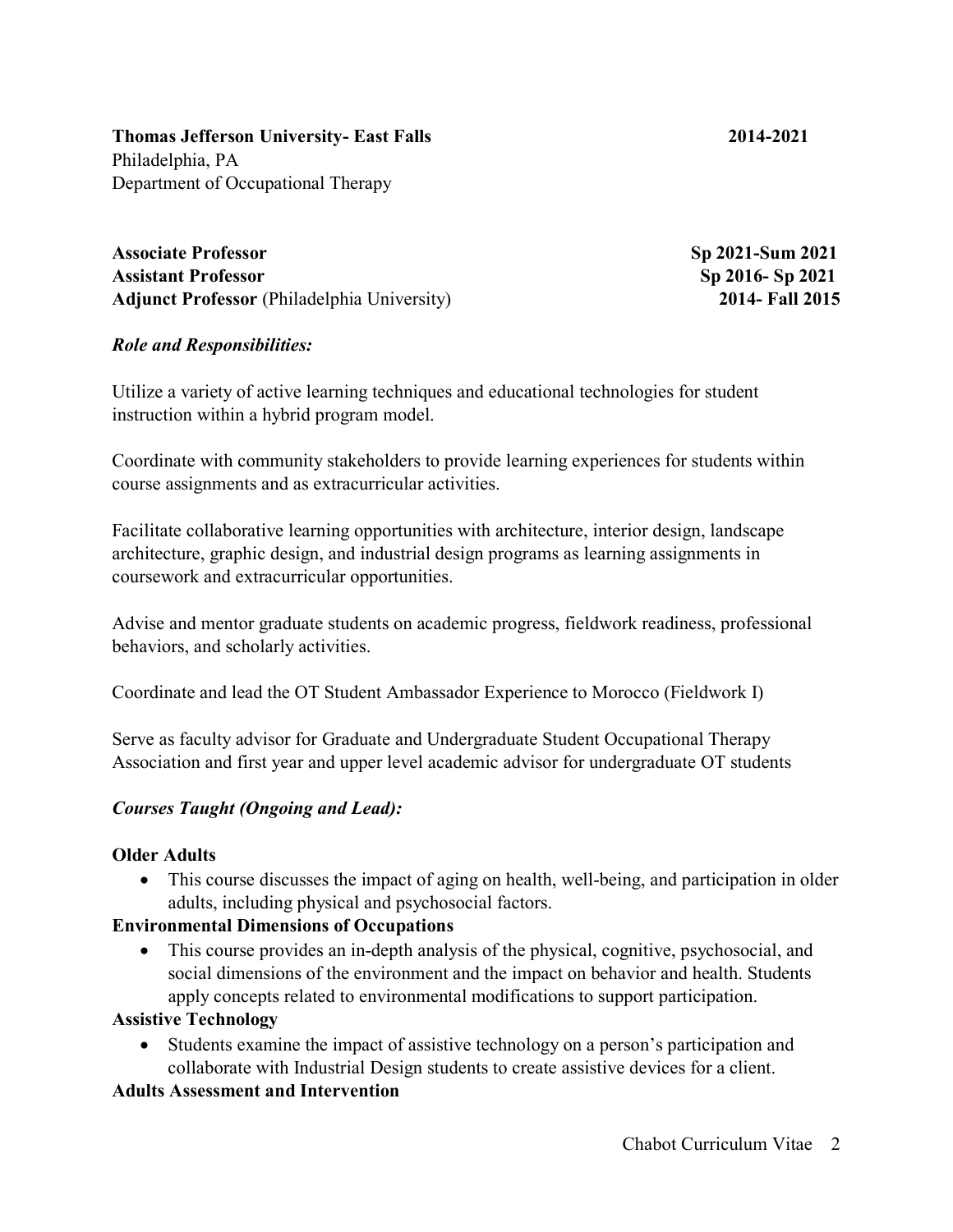• This course examines assessment and intervention approaches for adults with physiological, musculoskeletal, and neurological impairments.

### **Innovative Practice**

• Students explore emerging practice areas in occupational therapy and develop programs to meet the changing political, social, and health needs of their communities through collaboration with community stakeholders.

## *Past Courses Taught:*

**Clinical Skills B** (course coordinator and lead instructor)

• This course teaches advanced transfers, wheelchair measurements, assistive technology goal writing, and health literacy skills.

**Occupational Competence** (lead and lab instructor)

• Students are introduced to normal human development, activity analysis, the occupational therapy practice framework and occupational science.

**Mastery** (lead instructor)

• This course occurs prior to students entering their Fieldwork II rotations and covers NBCOT exam review, career planning, and other professional topics.

**Evidence-Based Practice** (MSOT, co-instructor; PP-OTD, lead instructor)

• Students learn to answer clinical questions by evaluating evidence and conducting literature searches.

**Clinical Skills A** (course coordinator)

• This is an introductory clinical skills course covering basic transfers, vitals, and other skills.

## **Psychosocial Interventions** (lead instructor)

• This course covers mental health practice and psychosocial factors.

## **Interpersonal Relationships and Groups** (lab instructor)

• Students learn to run groups and explore therapeutic relationship building in this course.

## **Clinical Experience**

## **Jefferson Elder Care 2018-present**

CAPABLE Project, Occupational Therapist

• Provide occupational therapy services within the Community Aging in Place-Advancing Better Living for Elders (CAPABLE) project model during pilot phase with Habitat for Humanity- Philadelphia

## **Home Design for Seniors 2017- present**

Owner and Lead Occupational Therapist

• Provide home assessments and home modification recommendations for older adults to Live in Place

### **OT Morocco 2016- present**

Occupational Therapist and Fieldwork Supervisor Morocco and Spain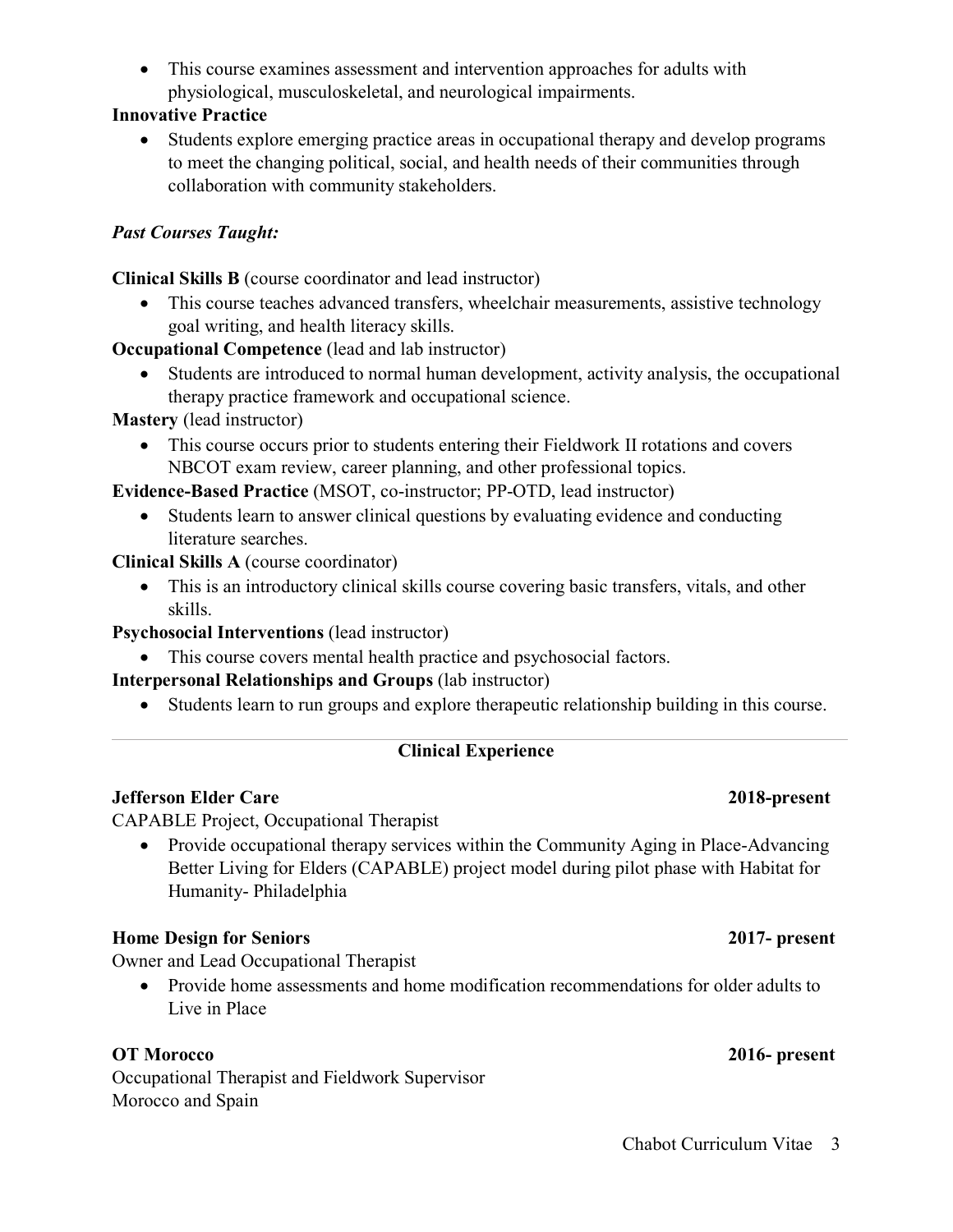- Supervise student experiences in various hands on activities to advocate for occupational therapy, including assessment and intervention
- Settings include: neuro-rehabilitation clinic, community centers for children with disabilities, orphanages, vocational rehabilitation centers, prosthetic clinic, nursing home, schools for children with disabilities, and a home for women with cancer
- Clinical experiences included: assessment and intervention for physical disabilities, fabrication of assistive technology, clinician and caregiver education on enhancing patient daily participation, and interventions to increase leisure and social participation

### **Habitat for Humanity- Bucks County 2017- present**

Occupational Therapist

- Provide home assessments with modification recommendations to homeowners and complete home modification presentations as part of the Brush With Kindness program
- Creator and Supervisor for OT Student Internship (Summer 2017)

## **East Falls Village 2017- 2021**

Volunteer and Workshop Coordinator

- Provide workshops to promote health and wellness of Village members
- Coordinate with the Villages to provide volunteer experiences for OT students

## **Greater Opportunities for Academic Learning and Living Successes 2017-2019**

Occupational Therapist and Alternate Fieldwork Preceptor

Thomas Jefferson University- East Falls

- Purpose: expand offerings of Office of Student Accessibility to assist students with disabilities on campus beyond typical accommodations
- Provided up to 8 hours/week of fieldwork II student supervision in conjunction with primary fieldwork preceptor
- Assisted with Fieldwork II placement development and maintenance

## **Jefferson Aging in Place Certificate 2016-2018**

Content Expert and Module Developer

- Consultant and reviewer for accuracy, currency, and continuity between module content
- Created one-hour online modules related to Aging in Place topics: Home assessments (lead), Marketing and Communication Strategies, and Design Implementation Parts 1-3

## **Chester Community Physical Therapy Clinic 2016-2017**

Clinic Occupational Therapy Student Supervisor

• Supervised students during client treatment, intervention planning, and documentation at pro bono outpatient clinic run in conjunction with Physical Therapy students from Widener University

## **Fox Rehabilitation 2010-2017**

Occupational Therapist, Fieldwork I and II Educator, Regional New Graduate Mentor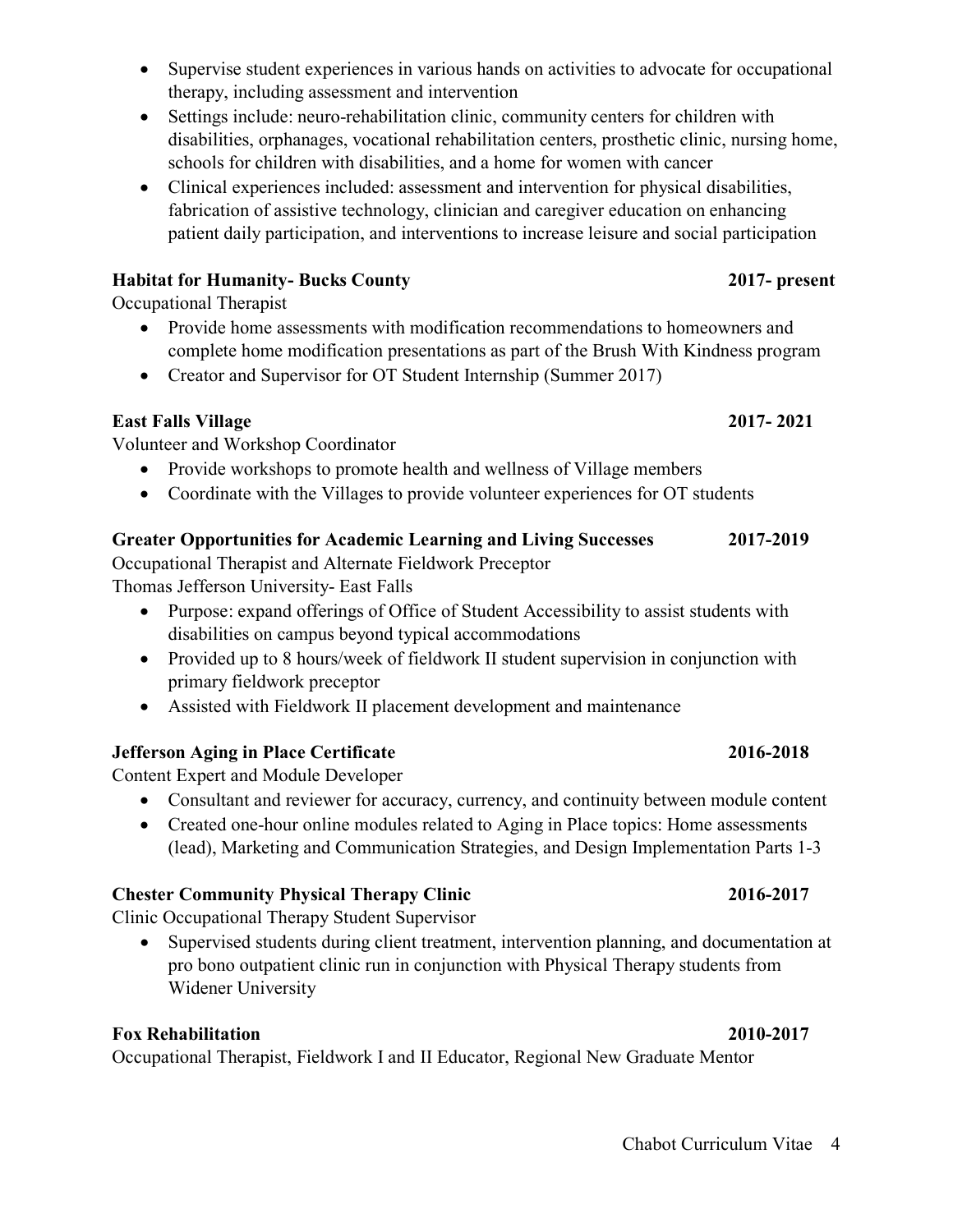• Evaluate and treat older adults in assisted living buildings, the community, and a behavioral health hospital for a variety of neurological and orthopedic conditions under both Medicare Part A and B

#### **Peer Reviewed Publications**

- **Chabot, M.**, Nafai, S., Stevens-Nafai, E., & Sanchez, A. (in press). All work or all play: The impact of cultural and clinical activities on perceived cultural sensitivity developing during an occupational therapy service learning experience. *Journal of Occupational Therapy Education.*
- Boney, J.D., Potvin, M.C., & **Chabot, M.** (2019). The GOALS2 Program: Expanded supports for students with disabilities in postsecondary education (practice brief). *Journal of Postsecondary Education and Disability, 32*(2), 321-329.

#### **Invited Non-Peer Reviewed Publications**

- Ashley, J., Potvin, M.C., **Chabot, M**., Beach, C., Montemerlo, S., & Anez, M. (2020, Spring). Considering students' neurodiversity: The next imperative when designing active learning environments. *Learning By Design, 29*, 8-11.
- **Chabot, M**., Delaware, L., McCarley, S., Little, C., Nye, A., & Anderson, E. (2019). Living in place: The impact of smart technology. *Current Geriatrics Reports, 8*(3), 232-238. https://doi.org/10.1007/s13670-019-00296-4
- Chabot, M. (2017). *Supporting aging in place: An occupational therapist's toolkit*. Western Schools: Brockton, MA.

#### **Non-Peer Reviewed Publications**

- **Chabot, M.** & Sanchez, A. (2020, August). Ease of mind: Reducing the daily impact of migraines through environmental modifications, *OT Practice, 25*(9), 22-25.
- Petito, C., Akselrud, R., Grun, N., **Chabot, M.**, Connors, B., Lee, S.J…Tunnell, D. (2019, February). The value of home health occupational therapy practitioners in home modifications. *SIS Quarterly Practice Connections, 4*(1), 17-19.
- Rosetti, R. & **Chabot, M.** (2018, November). Essential home modifications and universal design features for mobility users. *Rehab Management, 31*(7), 14-18.
- **Chabot, M**., McCarley, S., Delaware, L., Listou, E., Kaufmann, H., & Davis, L. (2017, November). Use of smart technology to promote aging in place for older adults. *SIS Quarterly Practice Connections, 2*(4), 22-23.
- **Chabot, M.** (2017, February). Increasing accessibility through interprofessional education. *SIS Quarterly Practice Connections, 2*(1), 30-32.
- **Chabot, M.** (2016, September). Home modifications on a shoestring budget. *OT Practice, 21*(16), 8-10.
- **Chabot, M**. & Galaton, J. (2016, June). Quiet books: Engaging the interest of people with late stage dementia. *OT Practice*, *21*(10), 25-27.
- **Chabot, M**. (2014). *Fostering interprofessional collaboration in home design for older adults*  (Order No. 3662718). Available from ProQuest Dissertations & Theses Global. (1681544160). Retrieved from http://search.proquest.com /docview /1681544160?accountid=9676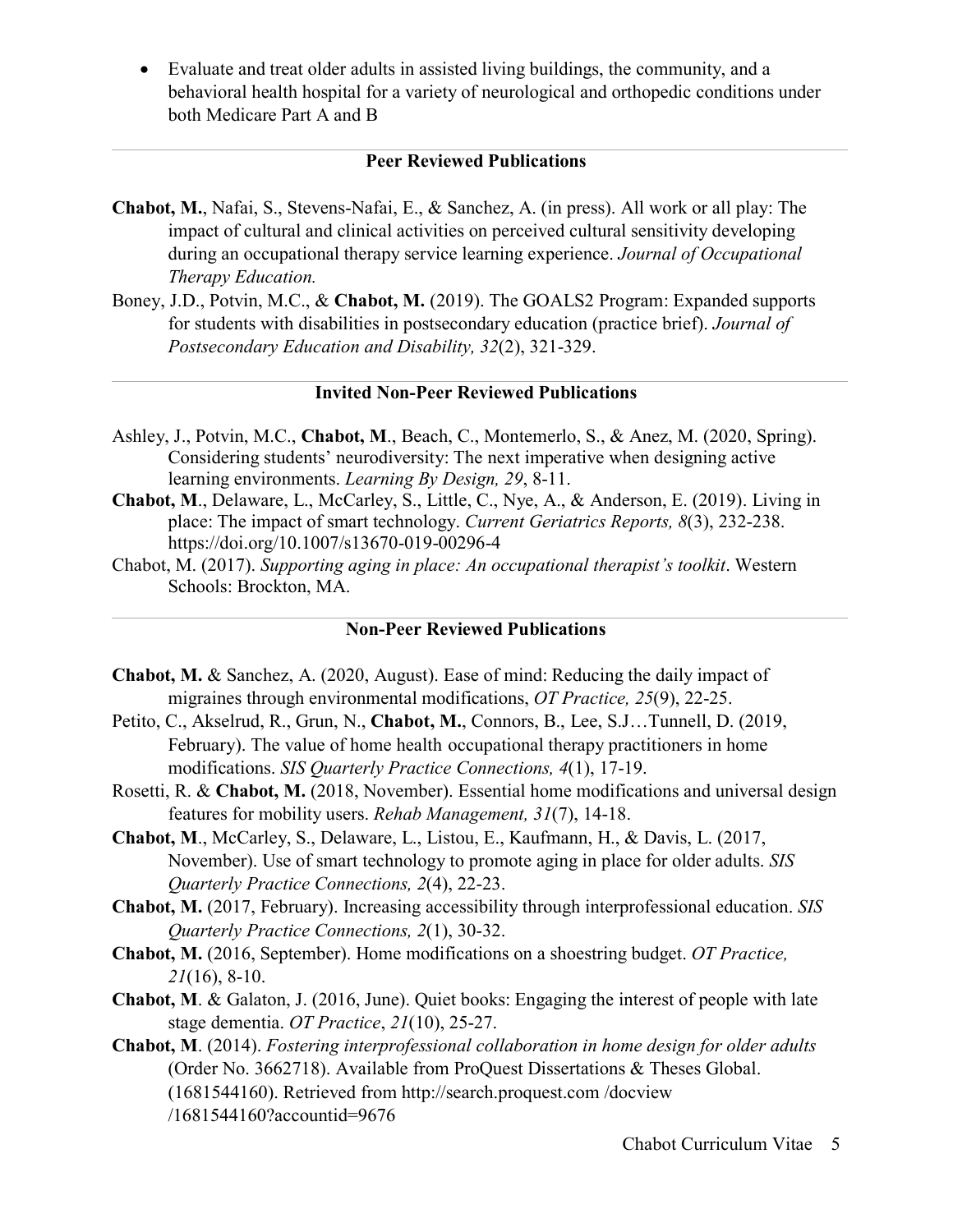#### **Peer Reviewed Scholarly and Professional Presentations**

- **Chabot, M.,** Shirrell, E., & Verbit, D. (2021, April). *Use of social ecology based interventions in collaboration with graphic design to improve health literacy* [Poster Presentation]. American Occupational Therapy Association Conference, Virtual Conference.
- **Chabot, M.,** McCarley, S., Delaware, L. & Listou, E. (2021, April) *Smart technology to Live In Place* [Short Course]. American Occupational Therapy Association Conference, Virtual Conference.
- Lee, S.J., **Chabot, M.**, Ramsden, M., Russell, H., & Grun, N. (2021, April). *Post COVID-19 social distanced program considerations to decrease isolation in home and community health* [Short Course]. American Occupational Therapy Association, Virtual Conference.
- Carpenter, J., Verona, I., Potvin, M.C., **Chabot, M.,** & Humbel, J. (2021, January 19). *Unleashing the power of difference: Creating neuro-inclusive learning spaces* [Workshop]. The Society for College and University Planning, Virtual Conference.
- Verbit, D., **Chabot, M**., & Shirrell, B. (2020, Oct. 16). *Interprofessional approach to improve health literacy using visual storytelling* [Poster Presentation]. Special Libraries Association, Virtual Conference.
	- o Awarded Best Visual Presentation Award for Posters
- **Chabot, M.,** Nafai, S., Stevens-Nafai, E., & Sanchez, A. (2020, Oct. 15). *All work or all play? The impact of specific learning activities on cultural sensitivity & professional development* [Platform Presentation]. American Occupational Therapy Association Education Summit, Virtual Conference.
- **Chabot, M.,** McCarley, S., Delaware, L. & Listou, E. (2020, March) *Smart technology to Live In Place* [Short Course]. American Occupational Therapy Association Conference. (Conference canceled).
- **Chabot, M.**, Nafai, S. & Stevens-Nafai, E. (2020, March). *All work or all play? The impact of specific international service-learning opportunities on cultural sensitivity and professional identity development* [Poster Presentation]. American Occupational Therapy Association Conference. (Conference canceled).
- Potvin, M.C., **Chabot, M.,** & Zane. C. (2019, October 18). *OT students' notetaking preferences & self-perceived effectiveness* [Poster Presentation]. American Occupational Therapy Association Education Summit, Las Vegas, NV.
- **Chabot, M.,** Nafai, S., & Stevens-Nafai, E. (2019, April). *International OT student ambassador experiences and advocacy for the OT profession in Morocco* [Poster Presentation]. American Occupational Therapy Association Conference, New Orleans, LA.
- Bower, A., **Chabot, M.**, Potvin, M.C., & Zane, C. (2019, January). *Comparing student success using metacognitive software to traditional notetaking strategies* [Lighting Round Presentation]*.* Temple University's Annual Faculty Conference on Teaching Excellence, Philadelphia, PA.
- Nafai, S., **Chabot, M**., & Stevens-Nafai, E. (2018, May). *International OT student ambassador experiences and advocacy for the OT profession in Morocco* [Poster Presentation]. World Federation of Occupational Therapy Conference, Cape Town, South Africa.
- **Chabot, M**., McCarley, S. Delaware, L., Listou, E., Kaufmann, H., & Davis, L. (2018, April). *Impact of smart technology on Living in Place* [Poster Presentation]. American Occupational Therapy Association Annual Conference, Salt Lake City, UT.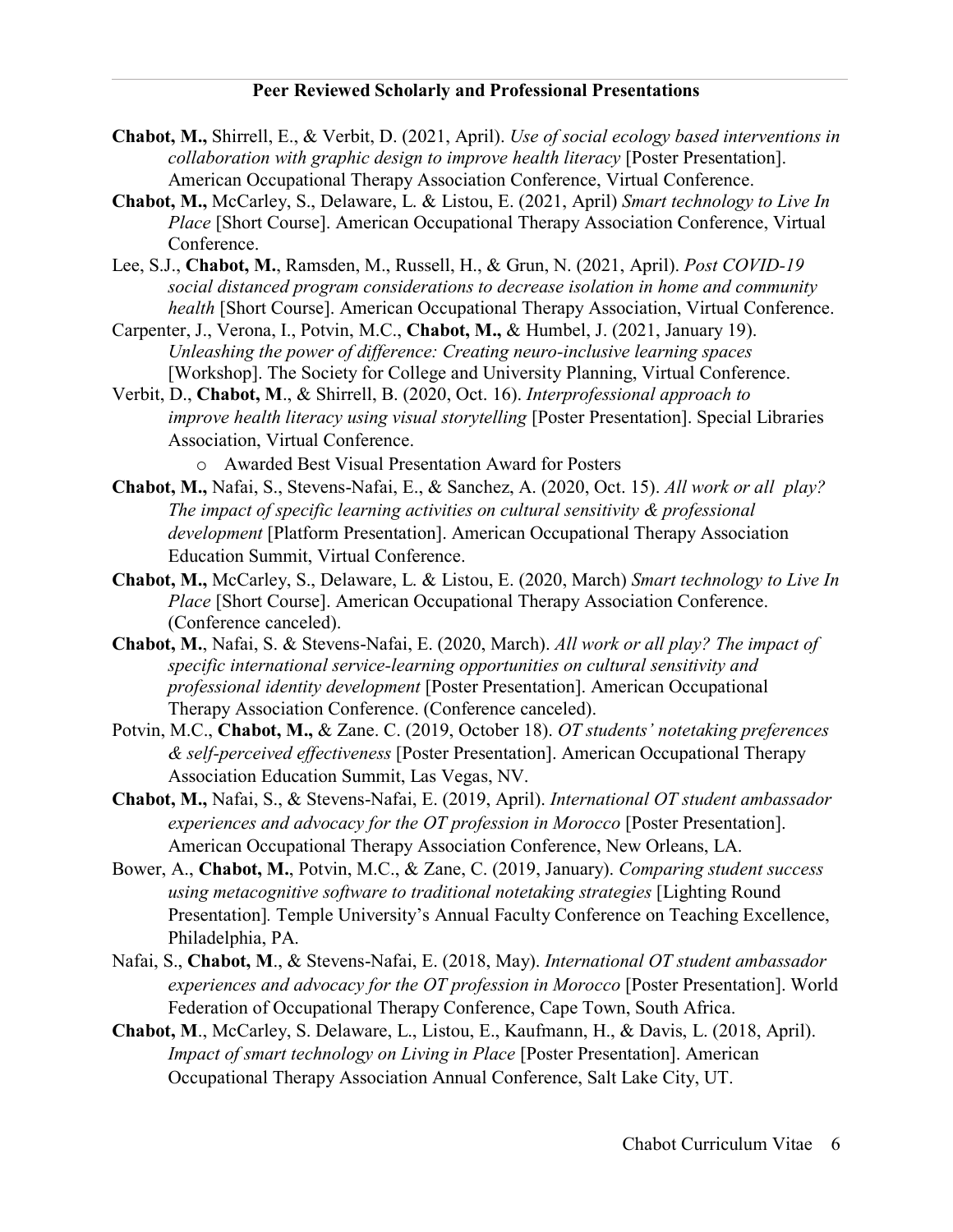- **Chabot, M**. & Galaton, J. (2017, April). *The use of quiet books with people with late stage dementia: A case study* [Poster Presentation]. American Occupational Therapy Association Annual Conference, Philadelphia, PA.
- **Chabot, M**. (2015, November). *Fostering interprofessional collaboration in home design for older adults* [Poster Presentation]. OT24VX 2015, Virtual Conference.

#### **Invited Non-Peer Reviewed Scholarly and Professional Presentations**

- **Chabot, M.**, & Herd, R. (2021, April). *Smart technology to Live In Place* [Workshop]. LiveABLE Environment Conference, Virtual Conference.
- Vance, K., Fraser-Lee, C.L., Lukasiewicz, M., Herd, R. & **Chabot, M.** (2021, April). *The smart home in healthcare*. Homecare & Hospice Innovation Series, Virtual Workshop.
- Weinstein, D., **Chabot, M.**, Vives, C., & Carnemark, J. (2020, September). *Why system integrators should partner with home design/construction and medical professionals* [Panel Discussion]. CEDIA Expo, Virtual Conference.
- **Chabot, M.** (2020, January). *The use of quiet books with people with late stage dementia: A case study* [Presentation]. Occupational Therapy Association of Morocco Annual Conference, Tangier, Morocco.
- Ashley, J., Potvin, M.C., **Chabot, M.,** Beach, C., & Anez, M. (2019, February). *Considering students' neurodiversity: The next imperative when designing & using active learning environments* [Workshop]. 5<sup>th</sup> Annual Next Generation Learning Spaces Conference, Los Angeles, CA.
- **Chabot, M**., McCarley, S. & Delaware, L. (2018, December). *Impact of smart home technology on aging in place* [Webinar]. University of Wyoming ECHO in Assistive Technology, Webinar Series.
- Delaware, L., Knott, M.E., **Chabot, M**., Gold, S., & O'Meara, J., (2018, December). *Ergonomics for kitchens and bathrooms for Living in Place* [Webinar]. National Kitchen and Bath Association, Webinar Series.
- Delaware, L., Listou, E., **Chabot, M**., Newton, D., & Stouffer, C. (2017, April). *Remodeling for independence and dignity* [Webinar]. National Association of Remodeler Industry, Webinar Series.
- Delaware, L., Listou, E., **Chabot, M**., & Bissig, C. (2017, February). *How electronic adaptive technology helps everyone Live in Place* [Webinar]. National Association of Remodeler Industry, Webinar Series.
- Delaware, L. & **Chabot, M.** (2017, February). *Designing for independence and dignity, without talking about it!* [Workshop]. Philadelphia University, Philadelphia, PA.

#### **Grants**

#### **Health Information Outreach Award** (unfunded) **2020-2021**

National Network of Libraries of Medicine

- Project Title: Spreading stress reduction strategy awareness through a sensory based relaxation cart and mental health education resources
- Co-Primary Investigator

#### **NEXUS Learning Grant** (\$6000 funded) **2019-2020**

- 
- Chabot Curriculum Vitae 7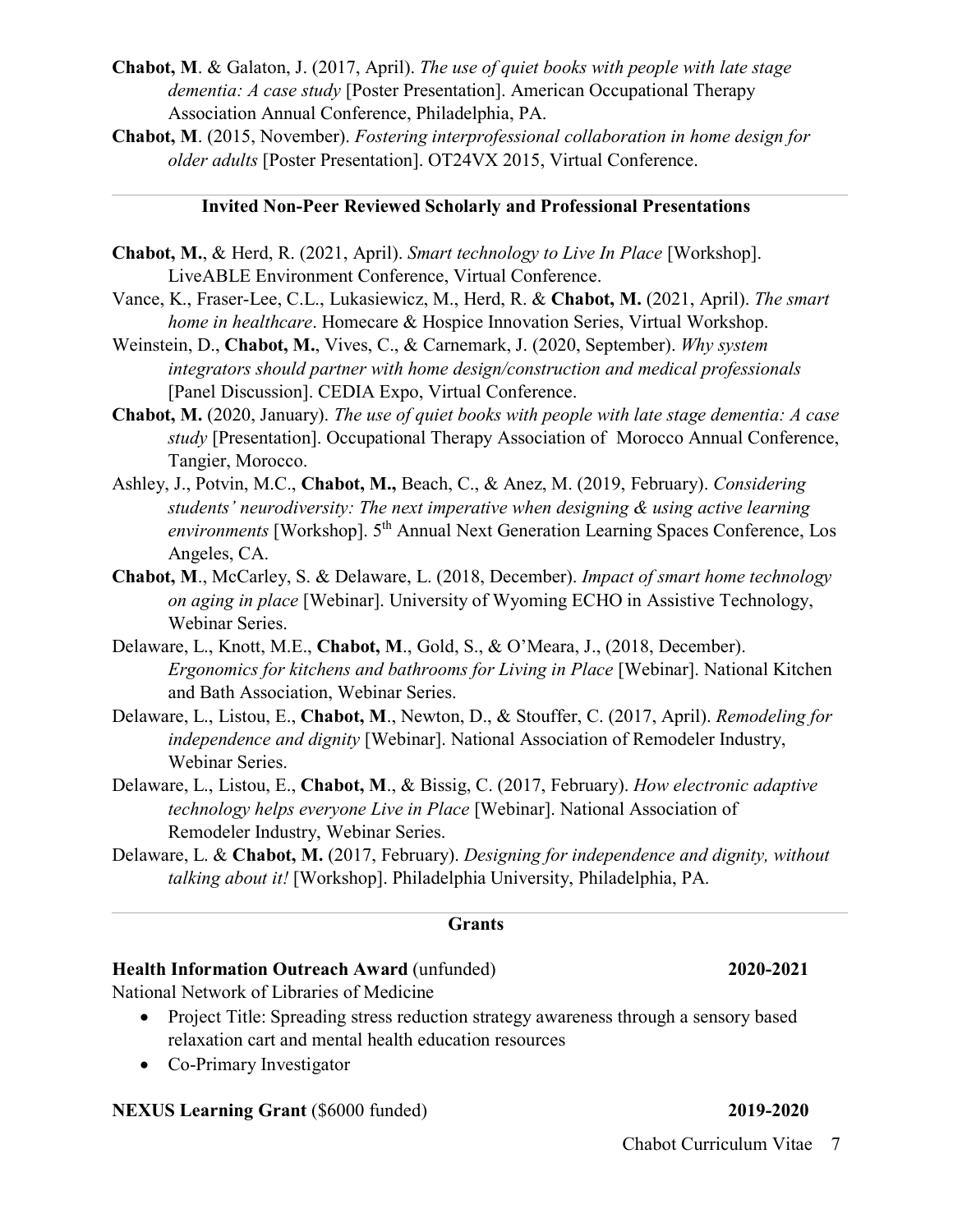Chabot Curriculum Vitae 8

Thomas Jefferson University- East Falls

- Project Title: Piloting a sensory cart to reduce stress and increase readiness to learn among students on the East Falls campus
- Primary Investigator

## **NEXUS Learning Grant** (\$6000 funded) **2019-2020**

Thomas Jefferson University- East Falls

- Project Title: Increase health literacy through the power of visual storytelling with graphic novels
- Co-Investigator

## **NEXUS Learning Grant** (\$6000 funded) **2018-2019**

Thomas Jefferson University- East Falls

- Project Title: Piloting the use of software-enhanced classroom notetaking on the East Falls Campus
- Primary Investigator

## **NEXUS Learning Grant** (\$6000 funded) **2017-2018**

Philadelphia University

- Project Title: Greater Opportunity for Academic Learning and Living Successes Program  $(GOALS<sup>2</sup> Program)$
- Co-investigator

## **Memberships and Affiliations**

American Occupational Therapy Association 2008- present Pennsylvania Occupational Therapy Association 2010- present

## **University Service Contributions**

## **Committees**

- Member of the Department of Occupational Therapy Curriculum Committee
- Member of the Jefferson College of Rehabilitation Sciences Curriculum Committee
- Member of the Department of Occupational Therapy Design Initiative
- Chair of search committee for East Falls MSOT Program Director (Spring 2019)
- Member of the Curriculum Examination Committee for College of Science, Health, and Liberal Arts

## **Design Programs**

- Provide guest lectures and guest critiques to Architecture, Graphic Design, Landscape Architecture, and Interior Architecture programs
- Provide mentorship and serve as expert opinion for various populations, medical information accuracy, and overall functionality of the design solution, device, or space for Graphic Design, Industrial Design, and Interior Architecture's senior capstone projects